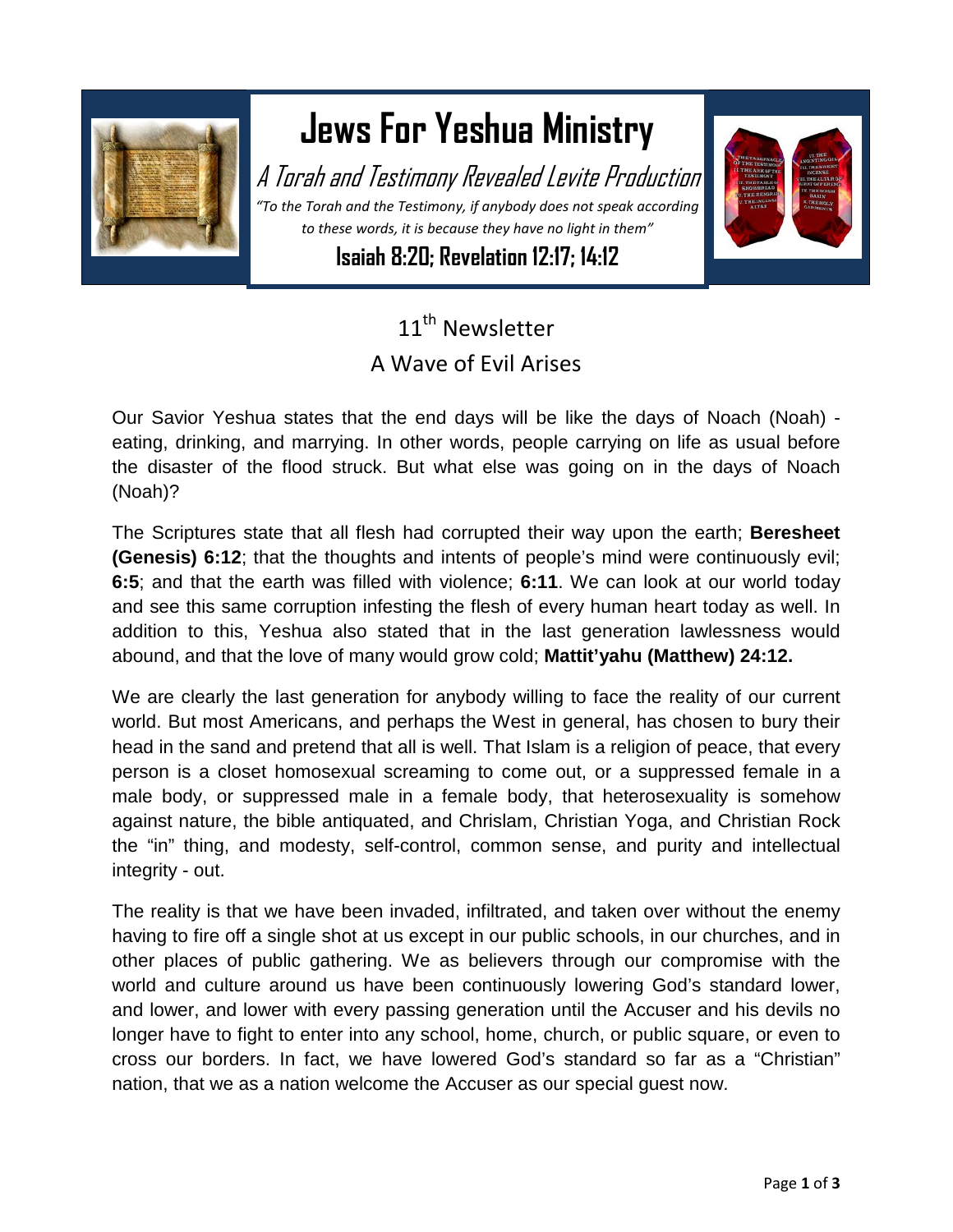We watch his movies in the theaters where every movie has an immoral sex scene, and where the name of "Jesus" is a cuss word. We go to his ball games where the National Anthem that glorifies the religious freedom God gave to Bible believers is disrespected.

We send our children to his public schools to be taught how to be atheists, evolutionists, and perverts. We use his technology, which is now ensnaring our children's minds to where they cannot go to sleep without their cell phone turned on by their pillow. We wear his skin tight clothing, and swim in bikini's while holding bible studies on the beach. We listen to his Christian rock, do his Christian Yoga exercises, do his Hindu meditation in our church services, and embrace Chrislam.

We teach in church not to have idols, and then go home to our television. We teach abstinence, but dress like any immoral person dresses. We teach fidelity, and divorce and remarry multiple times. We teach the importance of giving and then neglect the poor. We say we believe the bible from cover to cover, but then teach that half of it is done away – with the exception of tithing. We teach that we are not to adopt practices of pagan religions like has been done with Chrislam, yoga, and meditation, but then bring in the Christmas tree and easter bunny. We teach against abortion, but then hunt for easter eggs which at their origin were originally dipped in the blood of sacrificed infants.

True believers throughout history have died for the Gospel, but today's church talks incessantly about being raptured out of here rather than having to face tribulation for their faith. We want to go to Heaven when we die, but we do not want to have to die to go to Heaven.

Is there anybody else out there who sees all these things and wants to return back to the actual first century Faith as first taught and practiced by our Savior Yeshua and His Apostles? Is there anybody out there who truly wants to be set apart from the world? Who is truly willing to suffer for the One who suffered and died for them? Is anybody out there tired of being part of compromised religious systems and human traditions?

If there is anybody out there still interested in the truth? Still interested in sexual purity. Holy attire, and non-assimilation? Anybody out there willing to give up their cell phones, their ball games, their video games, their eating out, and their movie going? Anybody out there interested in putting away their guns and dying for the Gospel, even if it means a torturous death at the hands of a Moslem or Nancy Pelosi? Anybody interested in truly coming out of the world, and out of the Babylonian religious system? Then please email us – we would like to meet you.

Reality is, before the righteous cleansing water of God's Judgment covered the earth in Noach's (Noah's) day, *first* the earth was covered with a wave of evil. Even so today, before the earth is covered with the fires of God's cleansing wrath and the Kingdom of Yeshua set up, this current wave of evil must also arise to cover the earth today as well. This wave of evil is not going to go away until the earth has been flooded with it.